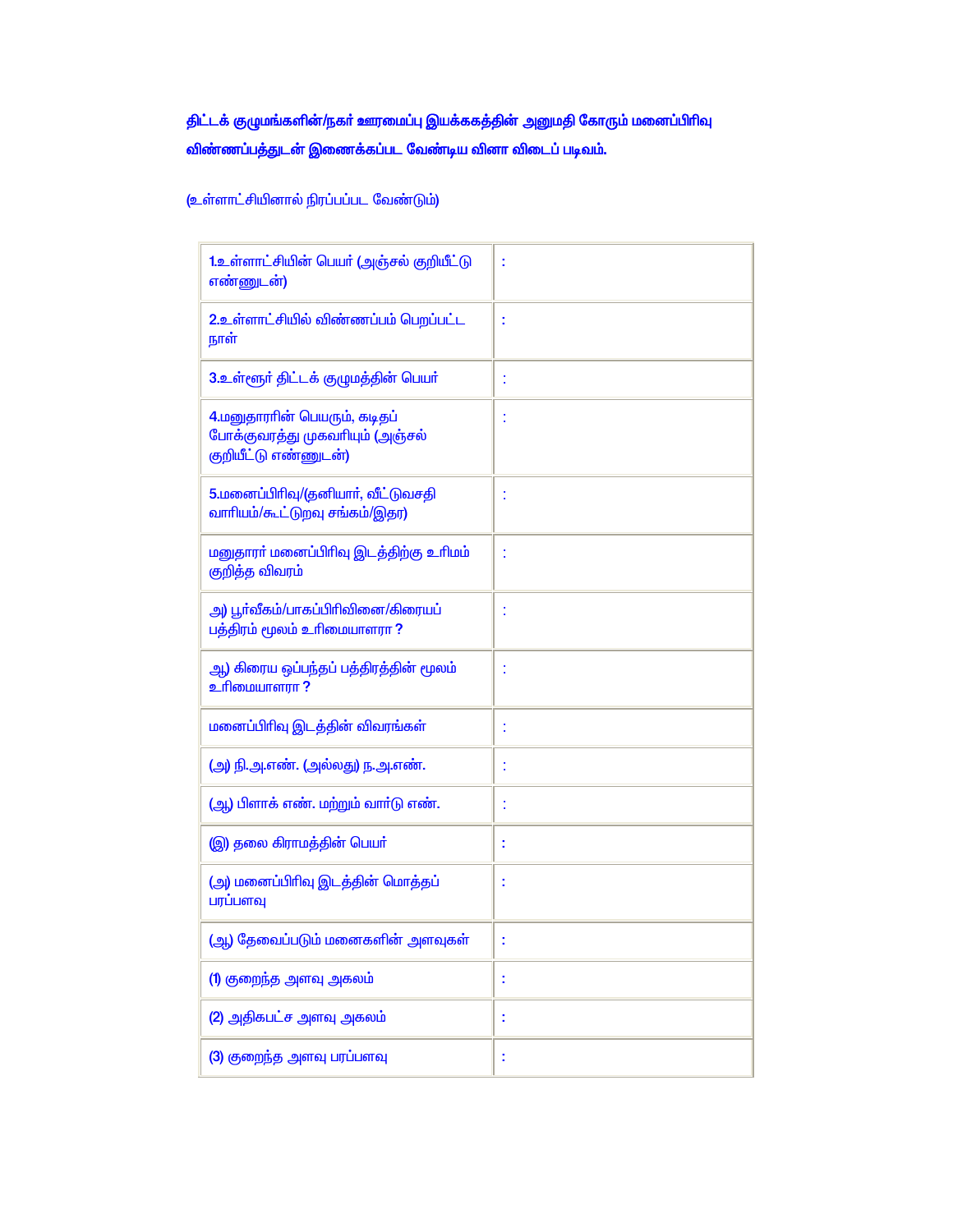| (4) அதிக அளவு பரப்பளவு                                                                                                                                                                                                                                                                               |   |
|------------------------------------------------------------------------------------------------------------------------------------------------------------------------------------------------------------------------------------------------------------------------------------------------------|---|
| (ஈ) மனைப்பிரிவில் ஏற்கனவே மனைகள்<br>விற்கப்பட்டுள்ளனவா ?                                                                                                                                                                                                                                             | I |
| (1) ஆம் எனில், விற்கப்பட்ட மனைகளின்<br>இருப்பிடத்தைத் தனி வண்ணமிட்டு<br>காண்பிக்கவும். அம்மனைகளுக்குண்டான<br>தானபத்திர நகல்கள் இணைக்கப்பட<br><u>வேண்டும்</u>                                                                                                                                         | I |
| (2) மனைகளில் கட்டிடம் ஏதும் நிலையில்<br>உள்ளதா ? இருப்பின் கட்டடங்கள் உள்ள<br><u>மனைகளை தனி வண்ணமிட்டு</u><br>காண்பிக்கப்பட வேண்டும்                                                                                                                                                                 | t |
| மனைப்பிரிவு புதிய முன்மொழிவா ? அல்லது<br>ஏற்கனவே அங்கீகரிக்கப்பட்ட<br>மனைப்பிரிவில் பகுதி/மொத்த திருத்தமா ?<br>திருத்த மனைப்பிரிவாக இருப்பின்<br>ஏற்கனவே நகர் ஊரமைப்புத் துறையில்<br>அளிக்கப்பட்ட கடித எண்ணும் வரைபட<br>எண்ணும் திருத்தம் கோருவதற்கான<br>விரிவான காரணமும் குறிப்பிடப்பட<br>வேண்டும். | ÷ |
| சுற்றுச் சாா்பு (கூடியீடி யீடயடு வரைபடம்<br>வரைபடத்தில் மனைப்பிரிவு இடத்தின்<br>நாற்புற எல்லைகளில் இருந்தும் 90மீ. (300<br>அடி) சுற்றளவிற்குள் கீழ்கண்டவை<br>குறிக்கப்பட்டு தூர அளவு<br>காட்டப்பட்டுள்ளனவா ? எனக் குறிக்கப்பட<br>வேண்டும்                                                            |   |
| (அ) பிரதான கட்டடங்கள் அவைகளின்<br>உபயோகங்கள் மற்றும் பிரதான நில<br>உபயோகங்கள் (நன்செய், புன்செய்<br>உபயோகம் உட்பட)                                                                                                                                                                                   |   |
| (ஆ) சுடுகாடு, இடுகாடு                                                                                                                                                                                                                                                                                | I |
| <b>இ) இருப்புப் பாதை</b>                                                                                                                                                                                                                                                                             | t |
| (ஈ) குளம், ஏாி, ஓடை, வாய்க்கால் மற்றும்<br><u>ஆறு</u> போன்று நீா் நிலைகள்                                                                                                                                                                                                                            | t |
| (உ) உயர்ந்த/குறைந்த அழுத்த மின் கம்பிப்<br>பாதை/தந்தி கம்பிப்பாதை                                                                                                                                                                                                                                    | t |
| (ஊ) தடை செய்யப்பட்ட பகுதி                                                                                                                                                                                                                                                                            |   |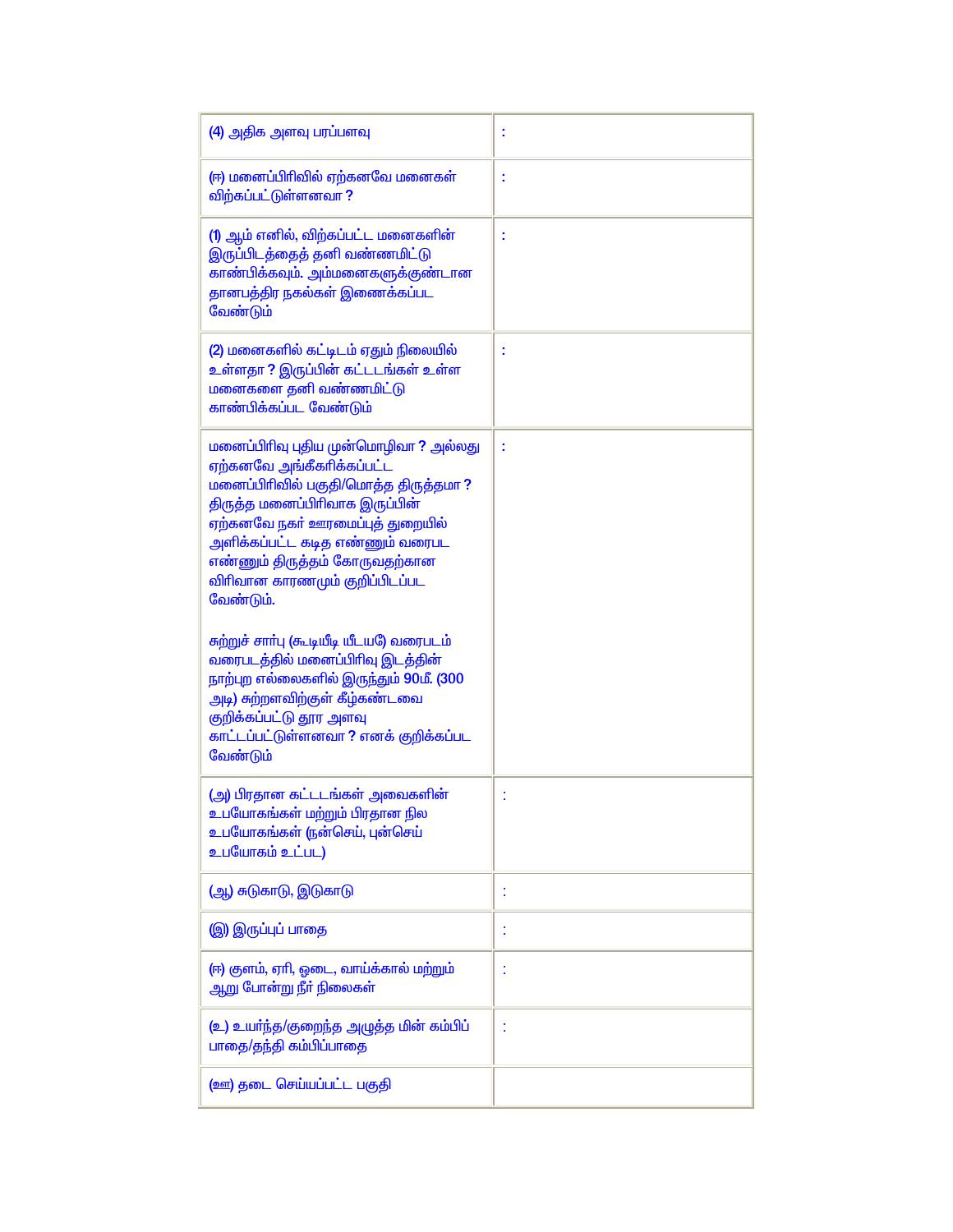| (எ) விமான தளம் மற்றும் ஓடுபாதை                                                                                                                                                                                                                                                       | t |
|--------------------------------------------------------------------------------------------------------------------------------------------------------------------------------------------------------------------------------------------------------------------------------------|---|
| (ஏ) புராதன சின்னப் பகுதி என<br>அறிவிக்கப்பட்ட பகுதி                                                                                                                                                                                                                                  | t |
| (ஐ) கனிம சுரங்கங்கள் மற்றும்<br>கல்தோண்டும் இடம்                                                                                                                                                                                                                                     | t |
| (ஒ) கடற்கரையிலிருந்து 200மீ/500மீ. தூர<br>இடைவெளியில் மனை அமைத்தல்                                                                                                                                                                                                                   | t |
| (ஓ) நகர குடிநீா் உபயோகத்திற்கென உள்ள<br>ஆழ்குழாய் கிணறு                                                                                                                                                                                                                              | t |
| (ஔ) நிலையிலுள்ள அனைத்து இதர<br>விவரங்கள்                                                                                                                                                                                                                                             | t |
| 10.மனைப்பிரிவு இடம் அமைந்துள்ள பகுதி<br>விரிவு அபிவிருத்தித் திட்டம் மற்றும்<br>முழுமைத் திட்டம் ஆகியவற்றில் குடியிருப்பு<br>மற்றும் தொழிற் பகுதியாக<br>அறிவிக்கப்ட்டுள்ளதைத் தவிர்த்து வேறு<br>பிரகடனப்படுத்தப்பட்ட குடியிருப்புப்<br>பகுதியில் அல்லது தொழிற்பகுதியில்<br>அமைகிறதா? |   |
| மனைப்பிரிவு இடத்திற்கான அணுகுபாதை<br>பற்றிய விபரங்கள்                                                                                                                                                                                                                                | t |
| (அ) அணுகுபாதையின் பெயர்                                                                                                                                                                                                                                                              | t |
| (ஆ) அணுகுபாதையின் அகலம்                                                                                                                                                                                                                                                              | t |
| (இ) அணுகுபாதையின் தன்மை, தார்,<br>சரளை, மண்                                                                                                                                                                                                                                          | t |
| (ஈ) அணுகுபாதை எந்த பிரதான<br>சாலையிலிருந்து பிரிந்து செல்கிறது                                                                                                                                                                                                                       | t |
| (உ) அணுகுபாதையின் நீளம்                                                                                                                                                                                                                                                              | t |
| ( <u>ஊ) அணுகுபாதையின் வகை மற்ற</u> ும்<br>பராமரிப்பு                                                                                                                                                                                                                                 | t |
| 1. ஊராட்சி சாலை                                                                                                                                                                                                                                                                      | t |
| 2. ஊராட்சி ஒன்றிய சாலை                                                                                                                                                                                                                                                               |   |
| 3. பேரூராட்சி சாலை                                                                                                                                                                                                                                                                   |   |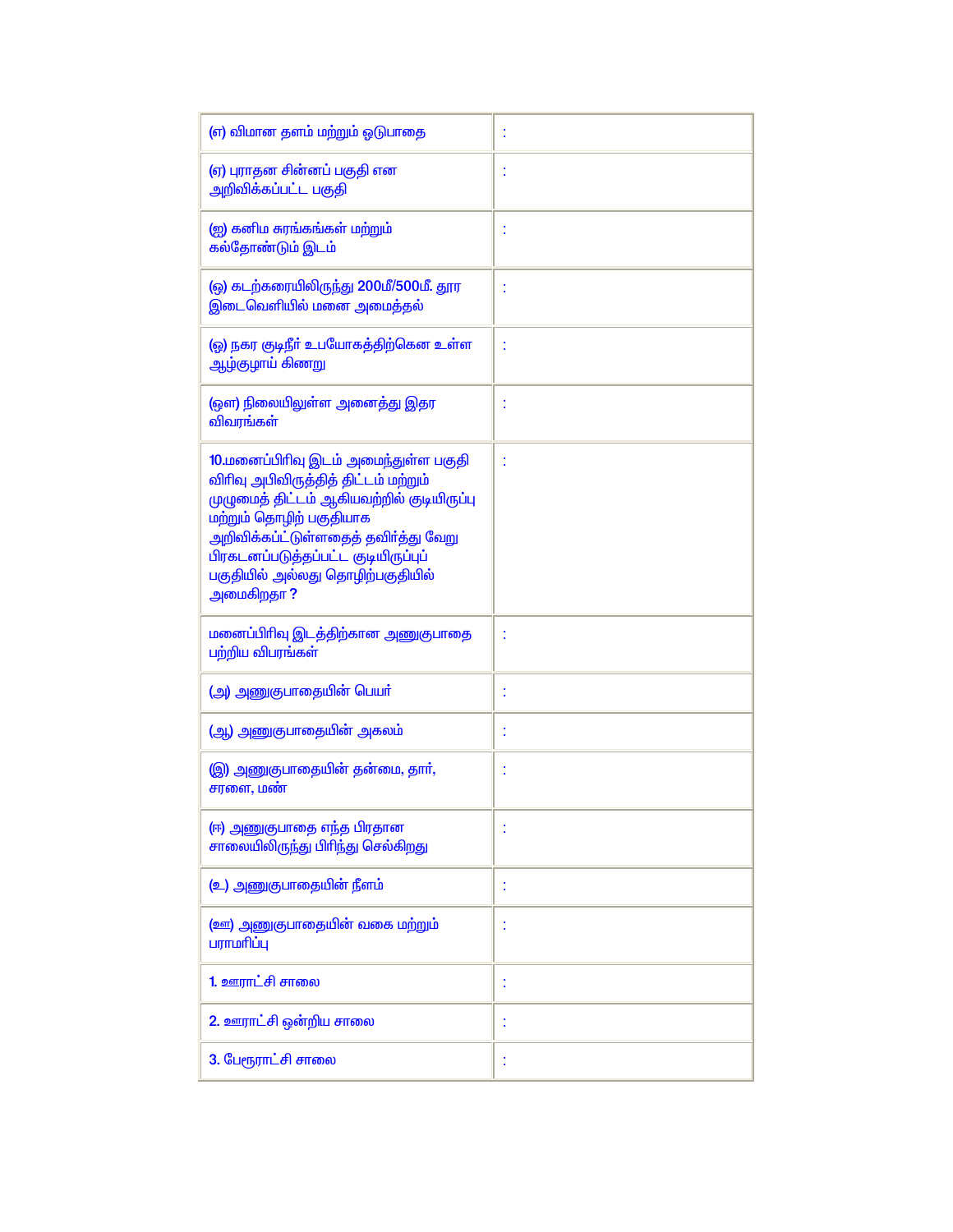| 4. மாநகராட்சி சாலை, நகராட்சி சாலை                                                                                                                                                                                                                                                                                                       |   |
|-----------------------------------------------------------------------------------------------------------------------------------------------------------------------------------------------------------------------------------------------------------------------------------------------------------------------------------------|---|
| 5. நெடுஞ்சாலைத் துறை சாலை                                                                                                                                                                                                                                                                                                               | t |
| 6. தேசிய நெடுஞ்சாலை                                                                                                                                                                                                                                                                                                                     |   |
| 7. புறவழிச்சாலை                                                                                                                                                                                                                                                                                                                         |   |
| 8. மனைப்பிரிவு சாலை                                                                                                                                                                                                                                                                                                                     | t |
| 9. அங்கீகரிக்கப்பட்ட புறம்போக்கு சாலை                                                                                                                                                                                                                                                                                                   | t |
| 10. தனியார் சாலை, பாதை                                                                                                                                                                                                                                                                                                                  | t |
| எ. மேற்படி சாலை உள்ளாட்சிக்கு<br>ஒப்படைப்பு செய்யப்பட்டு உள்ளாட்சியால்<br>ஏற்கப்பட்டு பராமரிக்கப்பட்டு வரும்<br>அணுகுபாதையா?                                                                                                                                                                                                            |   |
| 12.இம்மனைப்பிரிவு இடத்தைச் சுற்றிலும்<br>200மீ. (600 அடி) தூரத்திற்குள் நகர்<br>ஊரமைப்பு துறையால் ஏற்கனவே ஒப்புதல்<br>அளிக்கப்பட்ட மனைப்பிரிவு ஏதேனும்<br>உள்ளதா ? ஆம் எனில், அம் மனைக்கு நகா்<br>ஊரமைப்புத் துறையால் அளிக்கப்பட்ட<br>ஒப்புதல் எண். நகர் ஊரமைப்பு துறையின்<br>கடித எண் மற்றும் அம் மனைப்பிரிவு<br>இடத்தின் முகவரி தருக. |   |
| இம்மனைப்பிரிவு இடம் அமைந்துள்ள<br>உள்ளாட்சியில் கீழ்காணும் சட்டங்கள்<br>அமுலா <mark>க்கப்பட்</mark> டுள்ளனவா என்பதையும்<br>பாதிப்பு உள்ளனவா என்பதையும்<br>குறிப்பிடவும்                                                                                                                                                                 |   |
| <mark>அ. மாநகராட்சிகளின் சட்டம்</mark>                                                                                                                                                                                                                                                                                                  |   |
| ஆ. 1920-ம் ஆண்டின் தமிழ்நாடு மாவட்ட<br>நகராட்சிகள் சட்டம்                                                                                                                                                                                                                                                                               | t |
| இ. 1920-ம் ஆண்டின் தமிழ்நாடு மாவட்ட<br>நகராட்சிகள் சட்டத்தின் அத்தியாயங்கள்<br>மற்றும் விஸ்தரிப்பு செய்யப்பட்டுள்ளதா?<br>இடம் மலை இடத்தில் அமைந்தால் நகராட்சி<br>சட்ட அத்தியாயம் விரிவாக்கப்பட்டுள்ளதா ?                                                                                                                                |   |
| ஈ. 1958–ம் ஆண்டின் தமிழ்நாடு<br>ஊராட்சிகள் சட்டம்                                                                                                                                                                                                                                                                                       |   |
| உ. அரசாணை எண்.44, நாள் 2.4.90-ன்படி<br>மனுதாரா் இடம் மலைப்பகுதிக்குள்                                                                                                                                                                                                                                                                   |   |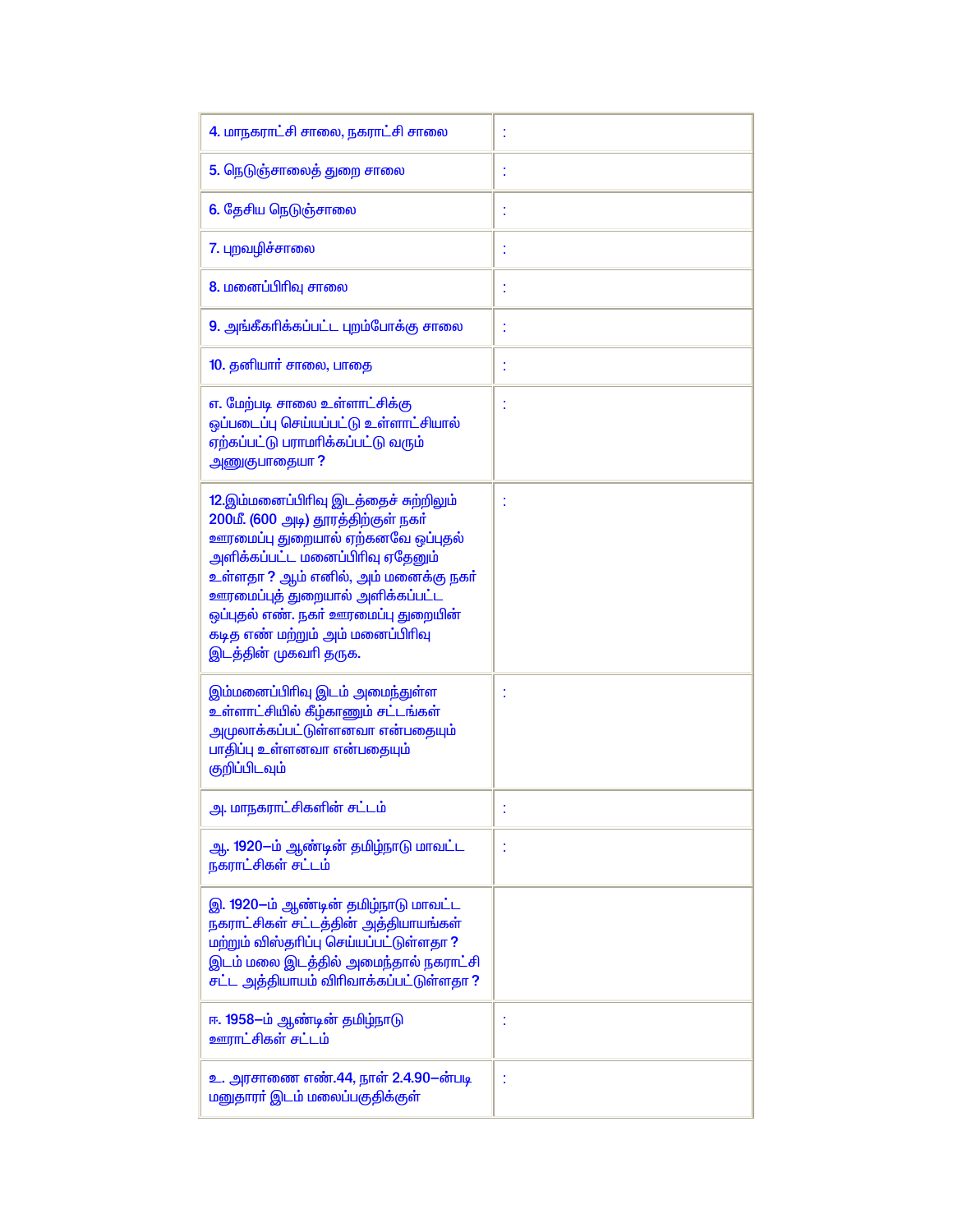| அமைகிறதா ?                                                                                                                                                                      |   |
|---------------------------------------------------------------------------------------------------------------------------------------------------------------------------------|---|
| இம்மனைப்பிரிவு இடம் விரிவு அபிவிருத்தி<br>திட்டப் பகுதியில் அமைகிறதா ? ஆம் எனில்                                                                                                |   |
| அ) விரிவு அபிவிருத்தி திட்டத்தின் பெயர்                                                                                                                                         | t |
| <mark>ஆ) திட்டத்திற்கு நகர் ஊரமைப்ப</mark> ு<br>இயக்குநரின் இணக்கம்<br>அளிக்கப்பட்டுள்ளதா, இருப்பின் விவரம்<br>குறிப்பிட வேண்டும்.                                              | Ì |
| இ) திட்டத்திற்கு அரசால், இயக்குநரால்<br>இறுதி அங்கீகாரம் அளிக்கப்பட்டுள்ளதா,<br>இருப்பின் விவரம் குறிப்பிட வேண்டும்.                                                            |   |
| ஈ) திட்டத்தில் மனுதாரா் இடம் எந்த நில<br>உபயோகத்தில் அமைகிறது ?                                                                                                                 |   |
| உ) திட்ட நில உயோகத்திற்கு ஏற்ப<br>மனுதாராின் உத்தேச நிலப்பயன் உள்ளதா ?                                                                                                          |   |
| இம்மனைப்பிரிவு அமையும் உள்ளாட்சியில்<br>முழுமைத்திட்டம் அமுலில் உள்ளதா ? ஆம்<br>எனில்                                                                                           |   |
| அ) முழுமைத் திட்டம் அரசின் இணக்கம்/<br>ஒப்புதல் அளிக்கப்பட்டதா ? இருப்பின்<br>விவரம் குறிப்பிட வேண்டும்                                                                         |   |
| ஆ) முழுமைத் திட்டத்தில் மனுதாரா் இடம்<br>எந்த நில உபயோகத்தில் அமைகிறது ?                                                                                                        |   |
| இ) முழுமைத் திட்ட நில உபயோகத்திற்கு<br>ஏற்ப மனுதாராின் உத்தேச நிலப் பயன்<br>மாற்றம் அமைகிறதா?                                                                                   | Ì |
| இம்மனைப்பிரிவு அமையும்<br>இடத்தில்/இடத்திற்கு அருகில் கீழ்கண்ட<br><mark>உத்தேசங்கள் இருப்பின் அவற்றின் நில</mark><br>அளவு எண், விஸ்தீரணம், முகவரி<br>ஆகியவற்றைக் குறிப்பிடவும். | t |
| அ) பிரகடனப்படுத்தப்பட்ட தொழிற்பகுதி<br>உள்ளதா ?                                                                                                                                 |   |
| ஆ) தொழிற்பகுதி பிரகடனத்துக்காக<br>உத்தேசிக்கப்பட்டுள்ளதா ?                                                                                                                      |   |
| இ) தொழிற்பகுதிக்கு நிலம் கையகப்படுத்த                                                                                                                                           | I |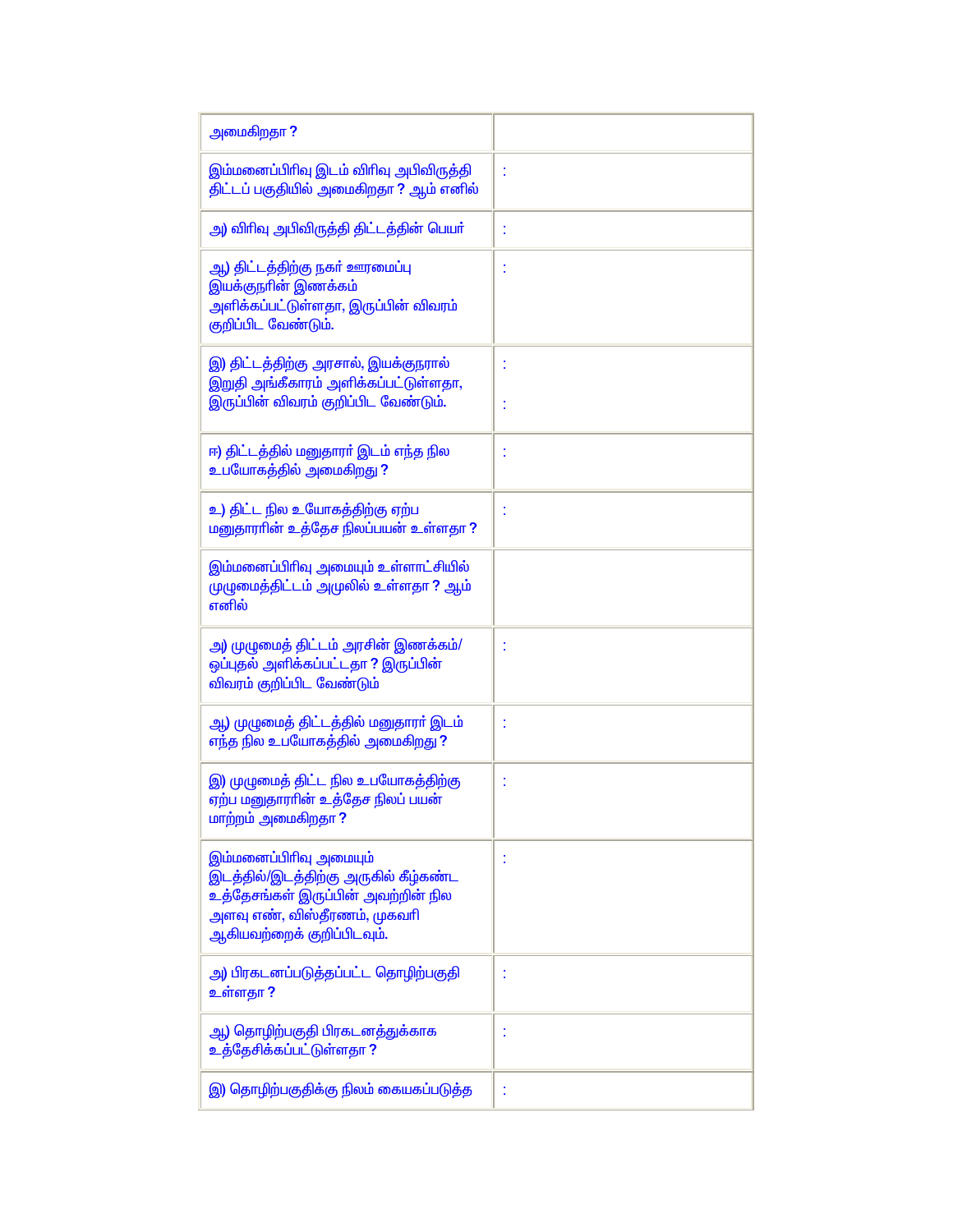| உத்தேசிக்கப்பட்டுள்ளதா ?                                                                                                                                    |   |
|-------------------------------------------------------------------------------------------------------------------------------------------------------------|---|
| தடை செய்யப்பட்ட பகுதி                                                                                                                                       | t |
| அ) தடை செய்யப்பட்ட பகுதியில் இடம்<br>அமைகிறதா?                                                                                                              | t |
| ஆ) இடம் நன்செய் நிலப்பகுதியில்<br>அமைகிறதா?                                                                                                                 | t |
| இ) இடம் கடற்கரை எல்லையிலிருந்து 200மீ.<br>500 மீட்டர் இடைவெளிக்குள் அமைகிறதா?                                                                               | t |
| ஈ) இடம் புராதன சின்னப் பகுதி என<br>அறிவிக்கப்பட்ட பகுதியில் அமைகிறதா?                                                                                       | I |
| உ. மனைப்பிரிவு/ஒதுக்கீடு மாற்றம்/குறித்து<br>புகாரோ அல்லது நீதிமன்றத்தில் வழக்கோ<br><mark>உள்ளதா ? இருப்பின் விவரம் குறிப்பிட</mark><br>வேண்டும்            | t |
| <u>மிக அவசியம்</u>                                                                                                                                          |   |
| கீழே கண்டவ <mark>ை</mark><br><u>இணைக்கப்பட்டுள்ளனவா ? என்பதை</u><br>தவறாது சரிபார்க்கப்பட வேண்டும்.                                                         |   |
| 1. மனுதாராின் விண்ணப்ம் ரூ.2/– நீதிமன்ற<br>வில்லை ஒட்டப்பட்டதுடன்<br>இணைக்கப்பட்டுள்ளதா ?                                                                   |   |
| 2. மனுதாரருக்கும் மனைப்பிரிவிற்கும் உள்ள<br>சம்பந்தத்தைக் காட்டும் அத்தாட்சிகள்<br>(பத்திரம்) இணைக்கப்பட்டுள்ளதா ?                                          |   |
| 3. மனைப்பிரிவு அமையும் இடம் மற்றும்<br>அணுகுவழி சாலை ஆகியவற்றிற்கான நில<br>அளவு புத்தக வரைபடத்தின் (எப்.எம்.பி <mark>.)</mark><br>நகல் இணைக்கப்பட்டுள்ளதா ? |   |
| 4. உள்ளாட்சி அதிகாரியின் 9 சான்றுகள்<br><u>இணைக்கப்பட்டுள்ளதா ?</u>                                                                                         | t |
| <mark>5. வட்டாட்சியரிடமிருந்து பெற்</mark> ற மூலச்<br>சான்று இணைக்கப்பட்டுள்ளதா ?                                                                           | I |
| 6. இடம் ஊராட்சி பகுதியில் அமைந்தால்<br>ஊராட்சி கட்டிட விதி 3(1) மற்றும் 304—ன் படி<br>மனுதாராின் விண்ணப்பம்<br>இணைக்கப்பட்டுள்ளதா <mark>?</mark>            | I |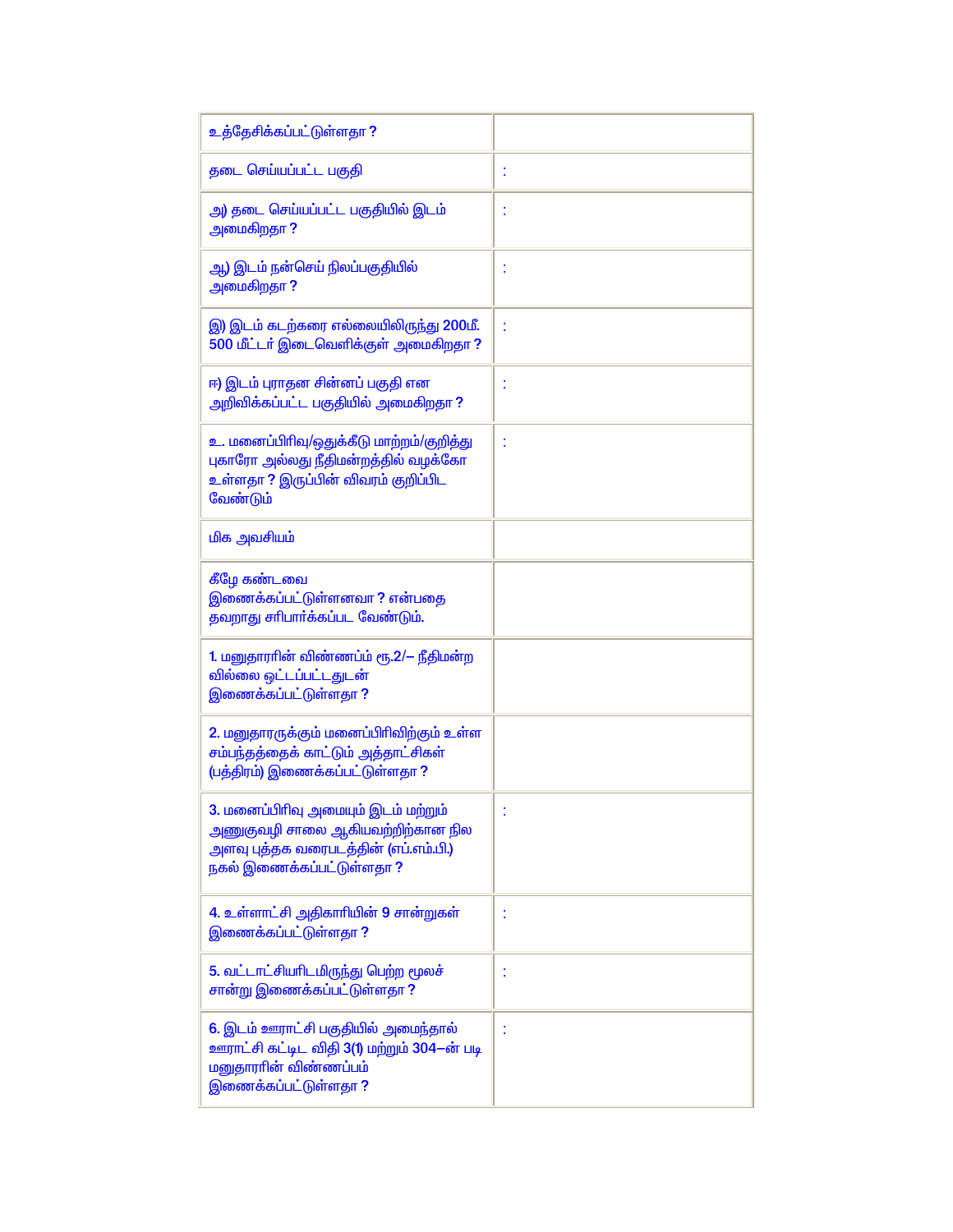| 7. இடம் ஊராட்சி பகுதிக்குள் அமைந்தால்<br>மனுதாரரால் அளிக்கப்பட வேண்டிய 9<br>உறுதிமொழிகள் இணைக்கப்பட்டுள்ளதா ?                                                                                                                                                                                |   |
|----------------------------------------------------------------------------------------------------------------------------------------------------------------------------------------------------------------------------------------------------------------------------------------------|---|
| 8. மனைப்பிரிவு வரைபடம் 5 நகல்கள்<br><u>இணைக்கப்பட்டுள்ளதா ?</u>                                                                                                                                                                                                                              |   |
| 9. சுற்றுச் சாா்பு வரைபடம் 5 நகல்கள்<br><u>இணைக்கப்பட்டுள்ளதா ?</u>                                                                                                                                                                                                                          | t |
| 10. மனைப்பிரிவு இடம், விரிவு அபிவிருத்தி<br>திட்டப் பகுதியில் அமைந்தால் நகரமைப்பு<br><u>அலுவலா், நகரமைப்பு ஆய்வா்</u><br>கையொப்பத்துடன் கூடிய விரிவு<br>அபிவிருத்தி திட்ட வரைபட சுருக்க நகல <mark>் 3</mark><br><u>இணைக்கப்பட்டுள்ளதா ?</u>                                                  |   |
| 11. மனைப்பிரிவு இடம் முழுமைத் திட்டப்<br>பகுதியில் அமைந்தால் முழுமைத்திட்ட<br>உத்தேச நில உபயோகங்கள் பற்றிய குறிப்பு<br>மற்றும் முழுமைத்திட்ட சுருக்க வரைபட<br>நகல் இணைக்கப்பட்டுள்ளதா ?                                                                                                      |   |
| 12. மபை்பிரிவு இடத்தின் ஊடே<br><mark>உயர்குறைந்த அழுத்த மின் கம்பிப்பாதை</mark><br>அமைந்திருந்தால் அதனை மனுதாரா் தன்<br>சொந்த செலவில் மனபை்பிரிவு சாலை<br>வழியே மாற்றி அமைப்பதற்கான ரூ.5/-<br>முத்திரைத்தாளில் எழுதி அத்தாட்சிகள்<br>உடன் ஒப்பமிட்ட உறுதிமொழி<br><u>இணைக்கப்பட்டுள்ளதா ?</u> |   |
| 13. மனைப்பிரிவு இடத்திற்கு அருகில் ஏரி,<br>குளம், ஓடை, வாய்க்கால், ஆறு<br>அமைந்திருந்தால் அவற்றின் வெள்ளப்<br>பெருக்கால் மனைப்பிரிவு இடத்தில் பாதிப்பு<br>இல்லை என்பதற்கான பொதுப்பணித்துறை<br>சம்பந்தப்பட்ட துறையின் சான்று<br>இணைக்கப்பட்டுள்ளதா ?                                          | t |
| 14. உத்தேச சாலை அமைப்பினால்<br>வாய்க்காலில் கால்வாயில் பாலங்கள்<br>அமைக்க உத்தேசிக்கப்பட்டால்<br>சம்பந்தப்பட்ட துறையிடம் அனுமதி பெற்று<br>மனுதாராின் சொந்த செலவிலேயே பாலம்<br>கட்டிக் கொள்வதாக ரூ.5/ $-$<br>முத்திரைத்தாளில் எழுதி மனுதாரா்<br>கையொப்பமிட்ட உறுதிமொழி                        | t |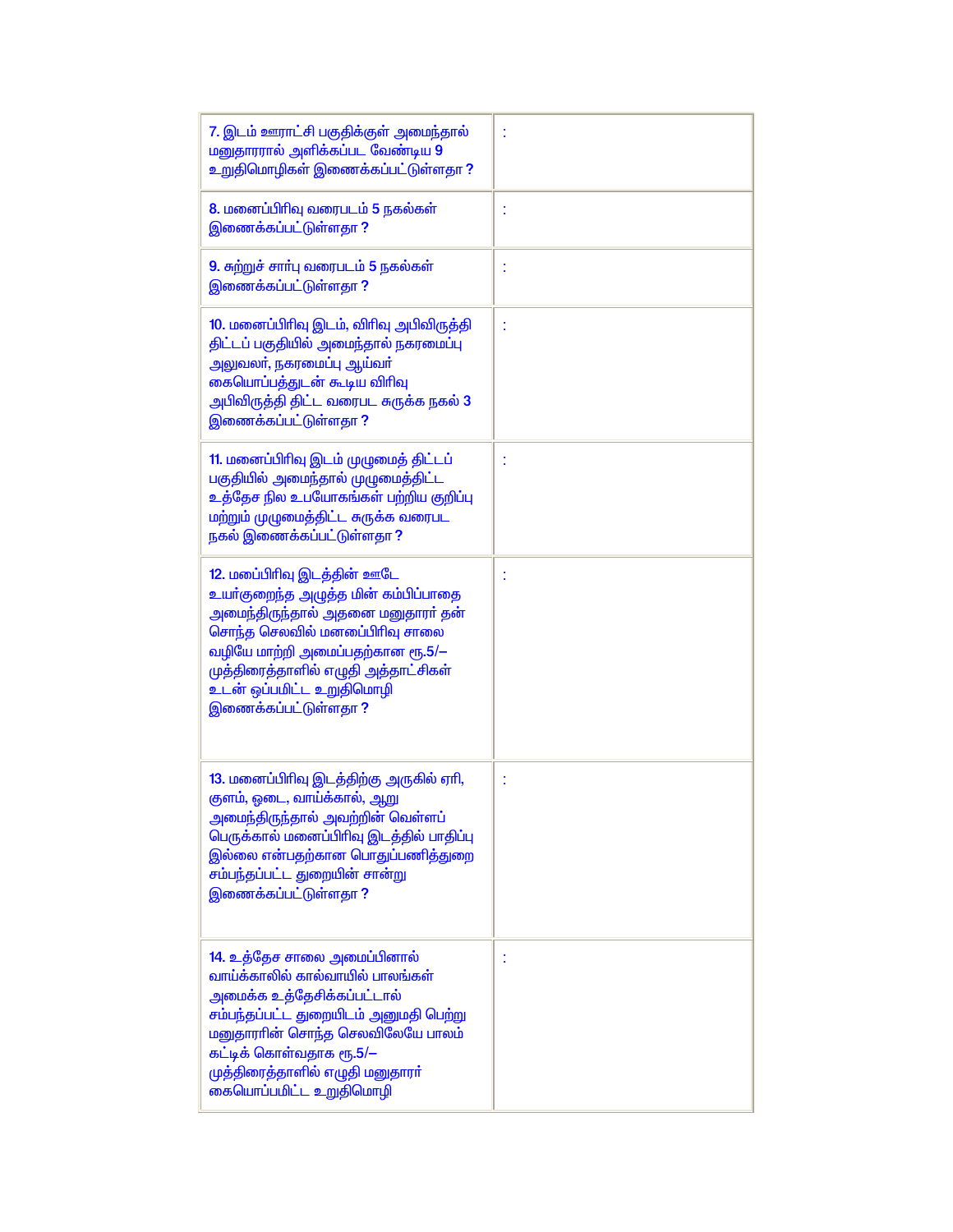| இணைக்கப்பட்டுள்ளதா ?                                                                                                                                     |  |
|----------------------------------------------------------------------------------------------------------------------------------------------------------|--|
| 15. வில்லங்கமில்லை என்பதற்கான<br>சன்றிதழ் இணைக்கப்பட்டுள்ளதா?                                                                                            |  |
| 16. நகரமைப்பு அலுவலாின்/ஆய்வாின்<br>நிர்வாக அதிகரியின்/ஆணையரின்<br>பரிந்துரை மற்றும் விரிவான நேராய்வு<br>தொழில்நுட்ப குறிப்புகள்<br>இணைக்கப்பட்டுள்ளதா ? |  |

<u>மனைப்பிரிவு விண்ணப்பங்களுடன் இணைத்து அனுப்பப்பட வேண்டிய உள்ளாட்சி</u> அதிகாரியால் வழங்கப்பட வேண்டிய 9 சான்றிதழ்கள்:

Certificate to be provided by the Executive authority of local bodies along with layout applications.

## **CERTIFICATE**

As per Director of Town and Country Planning letter Roc. No. 14619/88-BCC dated the  $7<sup>th</sup>$  April 1988.

Application for laying out in ………………………. village/ Panchayat union/Town Panchayat/Municipality/Corporation.

Certified that the ownership for the land and the right of the application to obtain sanction of the layout for survey number …………………………………… with an extent of ……………… acres has been verified.

Certified that the application is accompanied by up-to-date information full encumbrance certificate.

Certified that authenticated survey sketch (FMB) from the survey record has been obtained and enclosed.

Certified that the land in S.No……………………………………….. of ……………………… for which the layout approval is sought for is not affected by any proceedings under.

a) The Land acquisition Act 1894.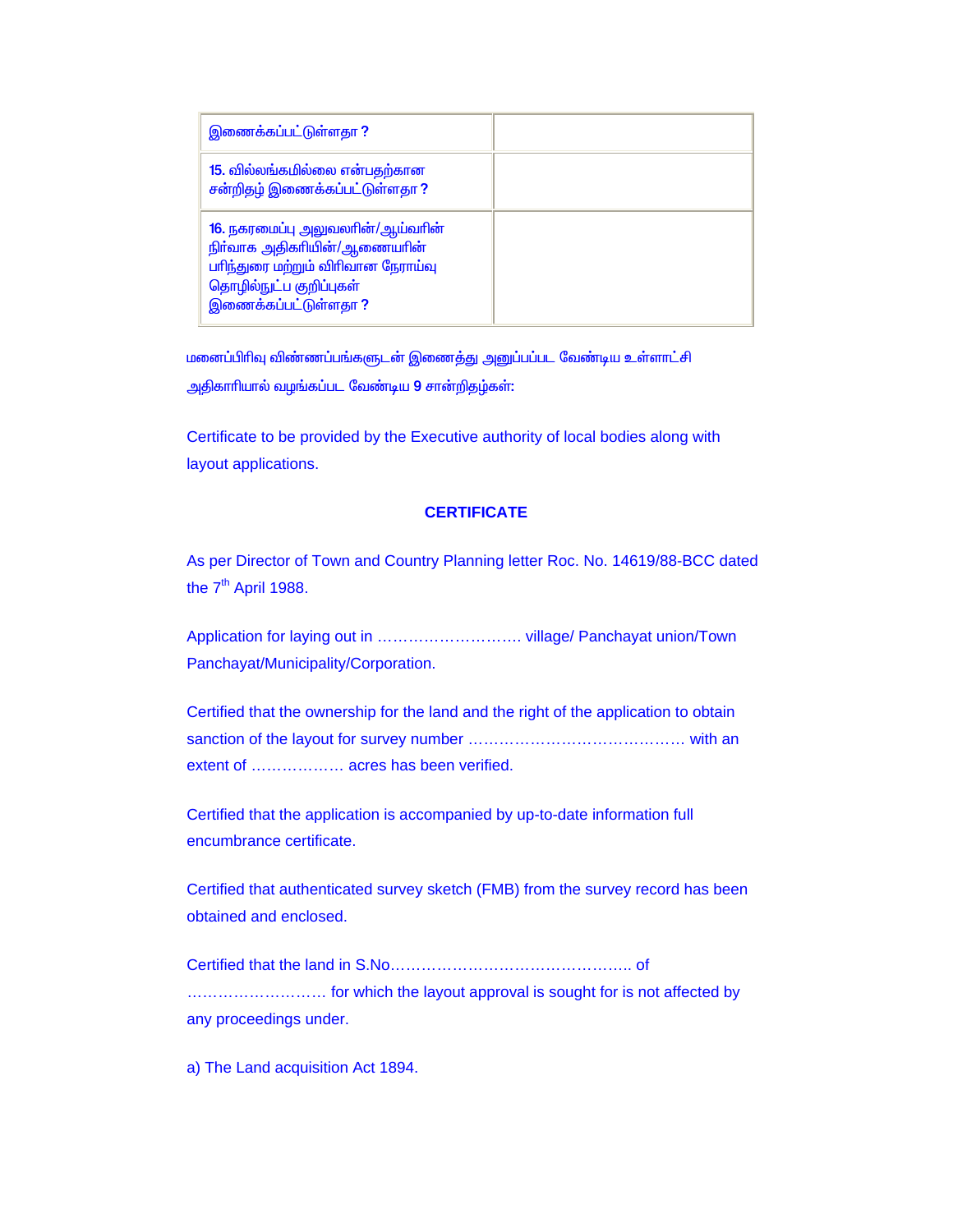b) Land Reforms Act of 1961.

c) The Urban land ceiling Act 1978 and

Certified that no Government poromboke land belonging to any public body or quasi Government agency is included in the layout proposed.

Certified that the access to the land is a proper public road which is regularly utilized and maintained as proper road.

Certified that the layout is not objectionable either because of water logging, bad drainage, unhealthy surrounding quarries, burial grounds nearby or suffer from unsuitability due to obstructions for natural water course, drainage etc.

Certified that no scheme roads or clauses are affected by the layout.

Certified that the details of the location of the existing road from neighbouring layouts linking to this layout have been noted.

Application under Rule 3 (1) of the Tamil Nadu Panchayat Building Rules, 1970.

(To be accompanied with the layout application)

From

Sir,

I intend to layout the plot of land or lands in S.Nos…………………………………………… village ………………………….. street

or road named ………………….. ……………… measuring ………………….. under rule 3(1) of the Tamil Nadu Panchayat Building Rules, 1970.

I forward herewith in triplicate a layout plan/plans of the plot of the land to be sold out.

I intend ........................... sites for the housing purposes. I request that the layout plot may be approved and permission may be accorded to execute the said work.

Signature of the applicant.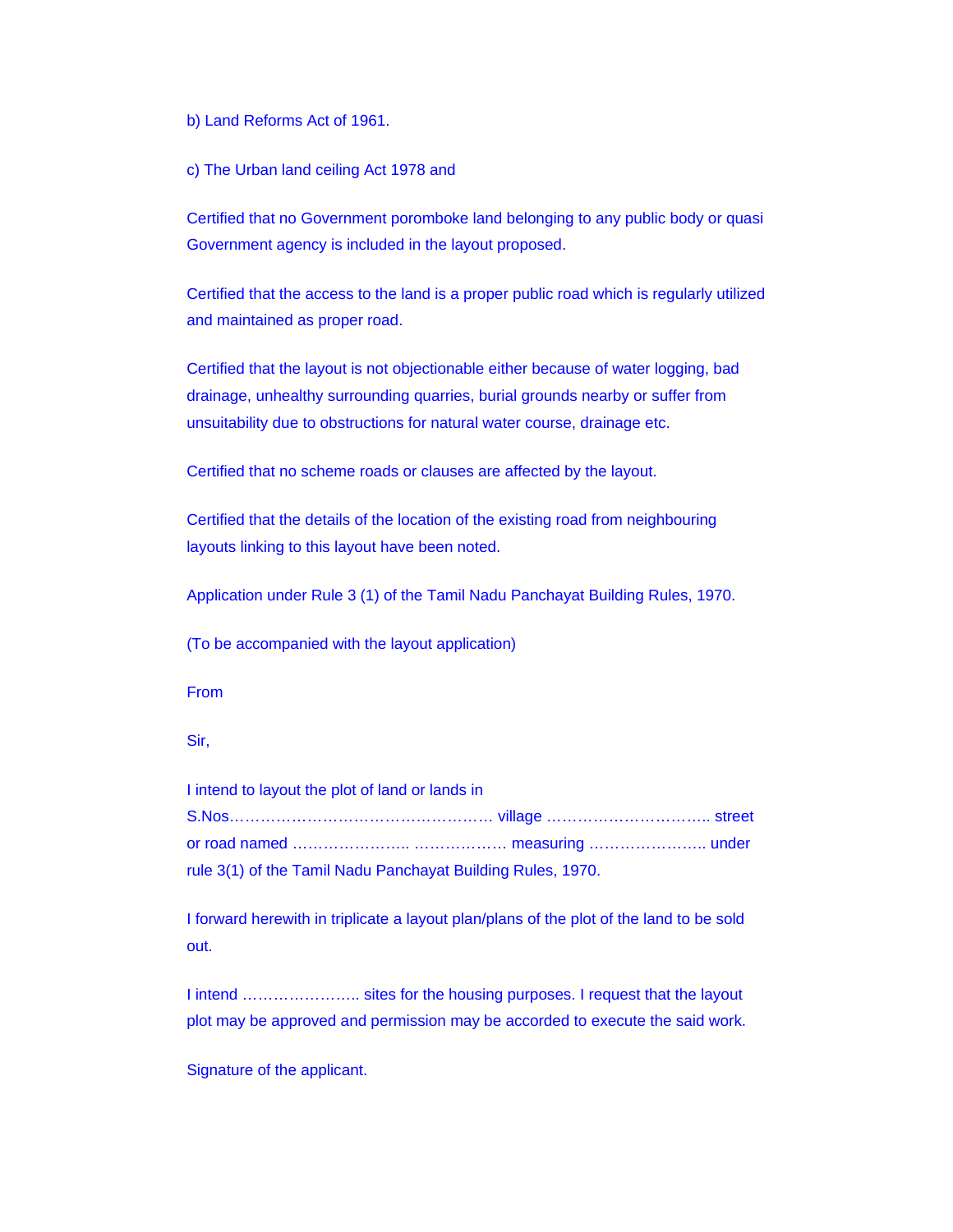Place:

Date:

**Rule 3(4)**

**(To be accompanied with the layout application)**

From

To

Sir,

I agree to relinguish the lands required for streets, lanes, passages and pathways in favour of the Executive Authority authorizing him, for making of such streets, lanes, passages and pathways.

<u>ஊராட்சிப் பகுதியில் மனைப்பிரிவு அமைந்</u>தால் மனுதாரரால் அளிக்கப்பட வேண்டிய <mark>உறுதிமொழி</mark>

(Certificate to be provided by the applicant along with layout applications)

## **CONDITIONS**

I agree not to proceed with the layout of the house sites or plots until the approval is signified by the executive authority under the Tamil Nadu Panchayat Building rules, 1970.

I agree not to dispose off any house sites or plots unless the layout has been approved by the executive authority.

I agree not to do any work otherwise than in accordance with the layout plan which has been approved or in contravention of any of the provisions of the Act or any